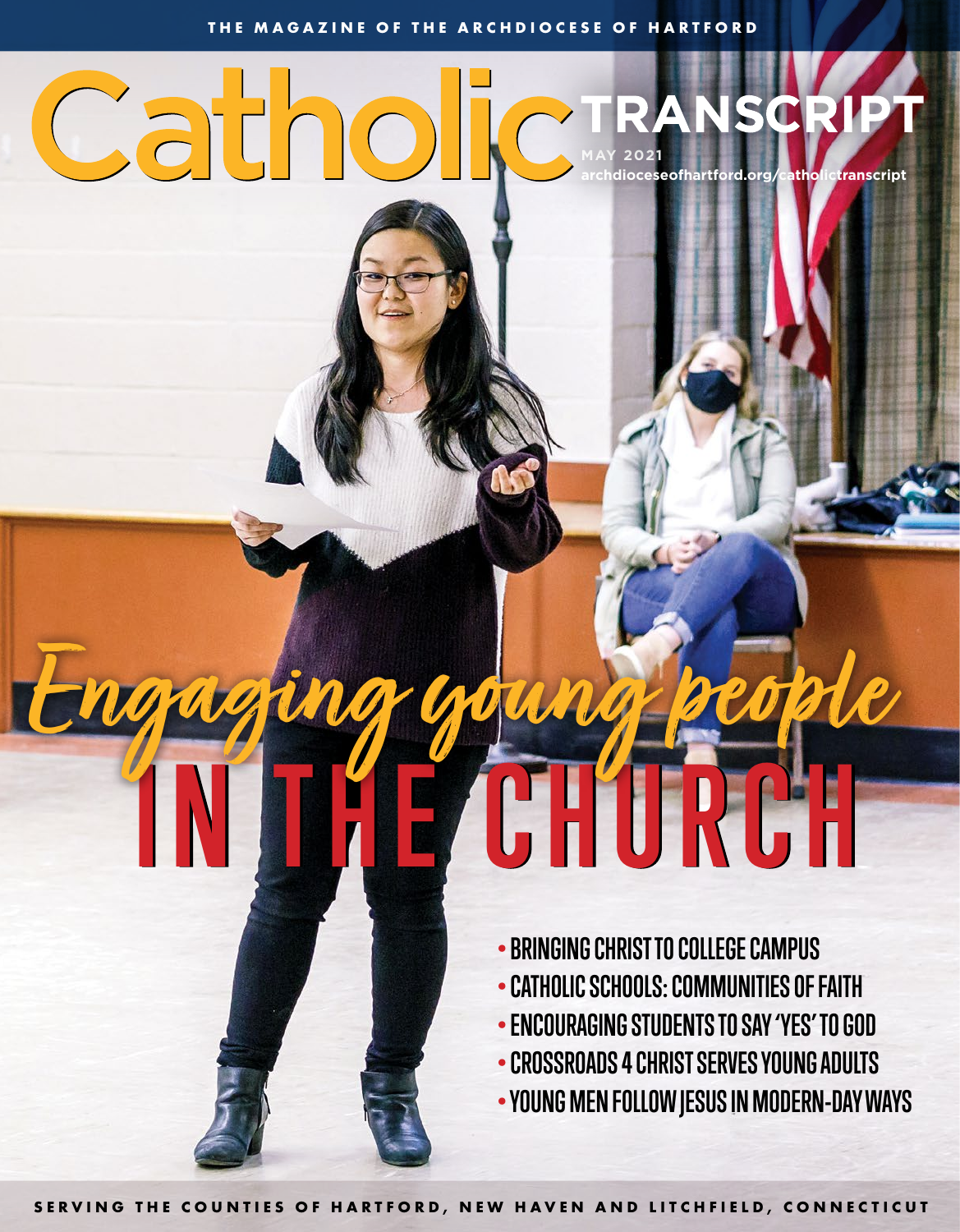#### *EDITOR'S NOTE:* Crossroads 4 Christ, a young adult lay apostolate, is funded in part through the Vicariate Outreach Program of the Archbishop's Annual Appeal.

Young adults from the Greater Hartford chapter chat in a small group discussion during a gathering at St. Francis of Assisi Parish lew Britain.

#### *Story by* **SHELLEY WOLF** *| Photos by* **AARON JOSEPH**

A Christopher Tillotson attended an evening meeting of Crossroads<br>4 Christ at St. Joseph Church, part of St. Mary Parish, in New Haven,<br>he finally felt spiritually at home. He says he felt connected to God<br>and part of a wa 4 Christ at St. Joseph Church, part of St. Mary Parish, in New Haven, he finally felt spiritually at home. He says he felt connected to God and part of a warm and welcoming community of like-minded young adults, openly expressing their faith.

Meetings provide an opportunity to make new friends, hear how God is working in their lives, learn more about the Catholic faith through 10-minute spiritual talks and even set aside time for adoration of Jesus in the Blessed Sacrament.

Soucy, now age 30, co-founded the organization in 2015 with his friend, Travis Moran, after Pope Francis visited Philadelphia as part of a trip to the United States. "On the bus ride back, the two of us felt inspired by the Holy Spirit to do something, to answer this ache in our hearts that we had for community, for a deeper relationship with Christ," Soucy explains.

Tillotson says group members also invited him on summer hikes and on a winter ice fishing trip. He joined the parish, too.

"I can't help but think that at this time, this place is where God wants me to be," he says. "It's been a fruitful time to really grow in my faith and have that continuity from my Catholic college community to now."

#### **NEW EVANGELIZATION**

At a time when many young adults are drifting away from the Catholic Church, Crossroads 4 Christ is giving them one more reason to stay. Whether young adults are busy launching new jobs or careers, looking for new friends or even potential marriage partners, or pondering their true vocation in life, this young adult ministry is available for weekly spiritual support.

In addition to Catholic friends, Crossroads 4 Christ offers a bridge to a more mature embrace of the faith, one that calls for connecting more deeply with Jesus, supporting one another on the spiritual journey of life, and spreading the good news to others.

"Our mission is to develop communities of young missionary disciples," says Alex Soucy, executive director of Crossroads 4 Christ. The vision, he says, is to have "young adults reinvigorating the life of the Church."



So they invited friends to gather on a weeknight to talk about their faith and spend time at church in eucharistic adoration. The concept took off, and as young people got involved with the group and then moved around the state, they started new chapters in new locations. "It grew organically," Soucy says.

Today, Crossroads 4 Christ has six chapters in the state, three within the Archdiocese of Hartford that meet at churches in

### *Crossroads 4 Christ attracts young adults to a Christ-centered community.*

# **DISCIPLES Missionary**

"It has brought me closer to Christ because I'm with other young adults, and we're talking about topics and learning about ways to carry out the faith," the 22-year-old says. He's also participating in spiritual exercises "just trying to more actively discern what God wants for me."

Tillotson found the New Haven chapter of Crossroads 4 Christ last summer after graduating from Worcester Polytechnic Institute in Massachusetts and landing a job in Connecticut as an engineer.

"When I was at WPI, I was involved with the Newman Club and I began thinking, 'I'm going to start a job in an area where I don't know anyone,'" he says. He suddenly realized he would need to build a whole new life and wondered where he

# Reaching Out,<br>Healing Together

who recently moved to Connecticut, appreciates being welcomed and supported in faith by members of the New Haven chapter.



Liam Fama, who is facing Director of Mission Advancement Brad Endres, gives a talk on almsgiving during Lent to members of the New Haven chapter at St. Joseph Church, part of St. Mary Parish, in New Haven.